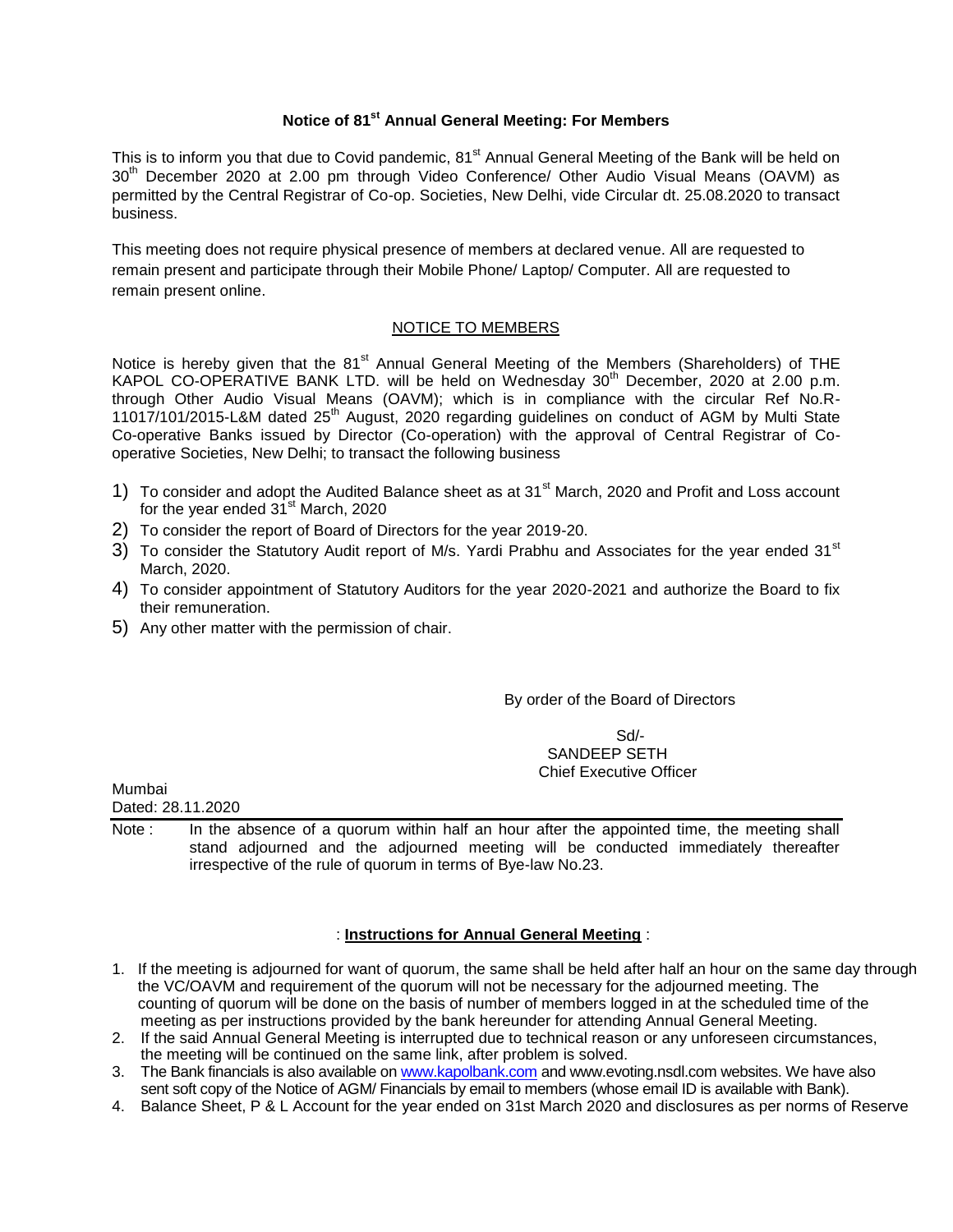Bank of India are kept on Notice Board of the Bank at Head Office & Branches.

- 5. Members who propose to ask questions in respect of Agenda items can send email at share@kapolbank.com mentioning their Member No. & Name between 19.12.2020 to 22.12.2020.
- 6. Please provide your e-mail address & Mobile number so that Bank can send you email &/or SMS. Also provide change in address, if any, to the Bank.
- 7. As per bye-laws of the Bank, Active Membership is decided on the basis of presence at Annual General Meeting and contribution in financial transaction with the bank, in the form of deposits/ loans &/or availment of services of the Bank.
- 8. Members to fill up Nomination Form for shares, if not filled up earlier.
- 9. Members are requested to comply with KYC documents.
- 10. A member can attend or join Annual General Meeting by using devices like Smart phone/ Laptop/ Computer.
- 11. On First day i.e. on 30.12.2020, members are requested to login 30 minutes before scheduled time of meeting by following the instructions hereunder. Attendance of the Members on this day will be considered for quorum.
- 12. Companies who are Members can appoint Authorised Representative to Attend & Vote at AGM. They should submit Resolution for appointing Authorised Representative 10 days prior to date of meeting on share@kapolbank.com

#### **As per guidelines issued by Central Registrar New Delhi in their Circular dtd.25.08.2020, process of Video Conference/Audio Visual Meeting will be for 5 days, w.e.f 30.12.2020 to 03.01.2021.**

## **Instructions for members for attending the AGM through VC/OAVM are as under :**

- 1. Members will be provided with a facility to attend the AGM through VC/OAVM through the NSDL e-Voting system. Members may access the same at https://www.evoting.nsdl.com under shareholders/ members login by using User ID & Password. The link for VC/ OAVM will be available in shareholder/ members login where the Name of the Bank will be displayed.
- 2. Members are encouraged to join the Meeting through Laptops for better experience.
- 3. Members will be required to use Internet with a good speed to avoid any disturbance during the meeting.
- 4. Please note that Participants Connecting from Mobile Devices or Tablets or through Laptop connecting via Mobile Hotspot may experience Audio/Video loss due to Network issue or any technical problem from your side.

## **A) Instructions to join meeting on 30.12.2020 through VC/OAVM:**

- 1. Members will get their User ID & Password in PDF file along with this notice via email. PDF is password protected. To open pdf file, your Password will be (Membership Number).
- 2. To open the internet browser and type- https://evoting.nsdl.com & click on "Shareholder/Member" login button.
- 3. To login first time, enter User ID & Password provided in attached pdf file.
- 4. The "Password Change" menu will appear on the screen. Add new password of your choice of minimum 8 digits or characters or combination of both.
- 5. After successful login, Home Page of e-Voting will open.
- 6. Then you have to click on "Join General Meeting- VC/ OAVM".
- 7. Members who don't have email registered with the Bank. They will have to contact nearest Branch and via Branch to share department prior to meeting date. We will provide them User ID and Password. Then procedure as above is to be followed.
- 8. On the First day of meeting 30.12.2020, items of Agenda will be presented.

#### **B) Instructions for 31/12/2020 & 01.01.2021:**

1. Members can post their questions in respect of Agenda on 30.12.2020 and 31.12.2020 on the email [share@kapolbank.com.](mailto:share@kapolbank.com) Responses to queries shall be posted on 01.01.2021 till 5.00 PM on respective email and will be posted on the website of the Bank [www.kapolbank.com](http://www.kapolbank.com/)